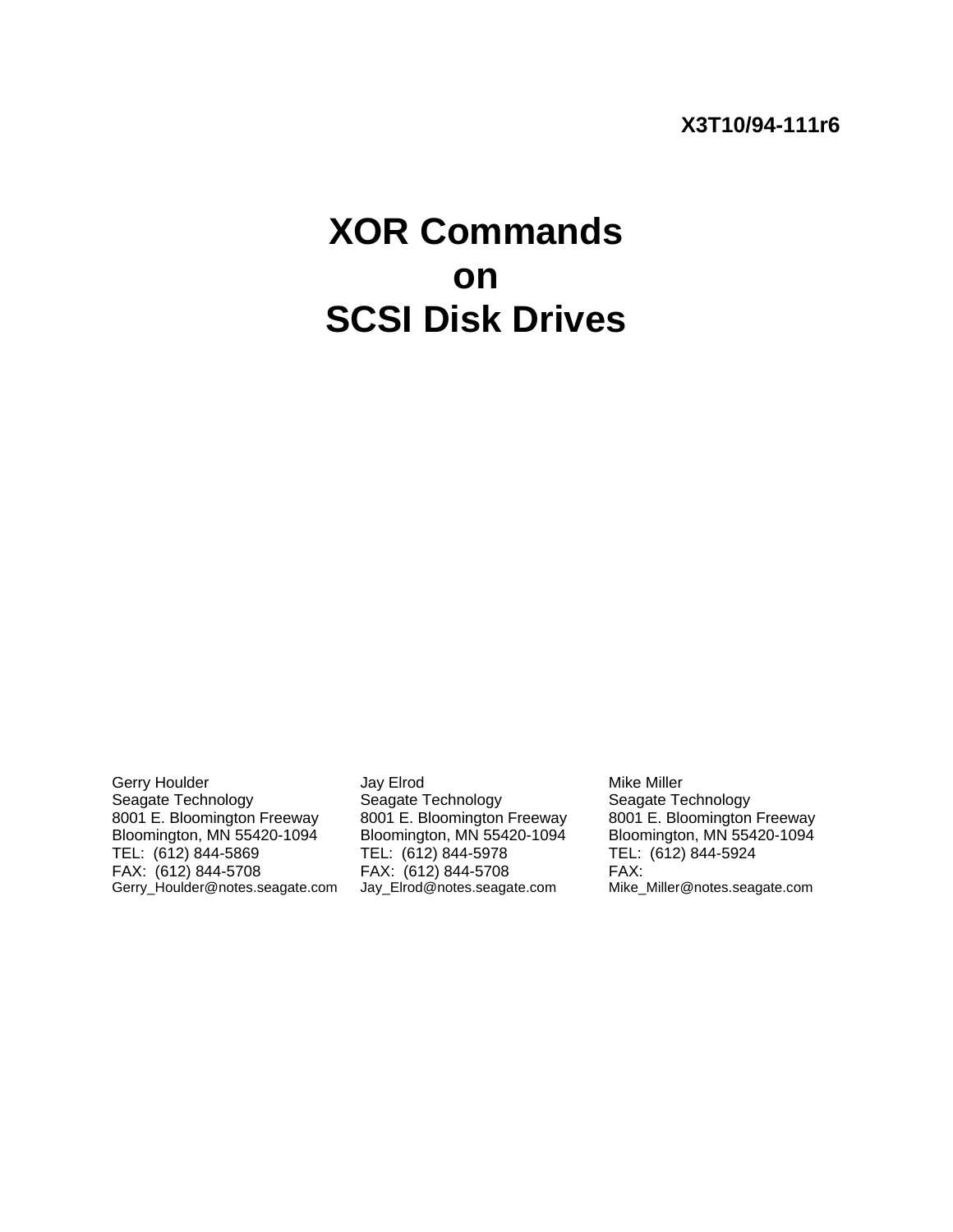## **1. Model for XOR commands**

In storage arrays, a host controller organizes a group of storage devices into a redundancy group. Some areas within the address space of the storage array are used for check data. The check data is generated by performing a cumulative exclusive-or (xor) operation with the data from other areas within the address space of the storage array. This xor operation can be performed by the controller, but in many cases system efficiency can be increased by having the storage device perform the xor operation.

An advantage of doing the xor operation in the storage device is a reduced number of data transfers across the system bus and reduced demand for controller resources. For example, when the xor operation is done within the controller 4 data transfer operations are needed for a typical update write sequence: a read transfer from the data device, a write transfer to the data device, a read transfer from the check data device, and a write transfer to the check data device. The controller also does 2 internal xor operations in this sequence; these operations don't consume any system bus bandwidth but do use internal controller resources. Compare this with controller supervised xor operations (see clause x.x) where only 3 data transfer operations are needed: a write transfer to the data device, a read transfer from the data device, and a write transfer to the check data device. Note that the controller doesn't do any internal xor operations, so demand for internal memory bandwidth is reduced. Also compare this with third party xor operation (see subclause x.x) where only 2 data transfer operations are needed: a write transfer from controller to data device and a write transfer from data device to check data device. Note that the controller only issues one command and does no xor operations, resulting in even less demand on internal controller resources.

A further goal of doing the xor operation in the device is to eliminate the need for the array controller to perform any xor operations. This would eliminate the need for an xor engine in the controller, so that an ordinary host adaptor can perform as an array controller and deliver good performance. An array controller performs 3 basic operations that require xor operations. These are the update write, regenerate, and rebuild functions. A command sequence for each of these operations is defined for the following operating modes. The command sequences use the device to perform the xor operations needed for the major functions.

# **1.1 Host Supervised XOR Operations**

Three XOR commands are needed to implement host supervised xor operations: XDWRITE(10), XPWRITE, and XDREAD. The controller will also use READ and WRITE commands for certain operations. This technique may be used when all of the devices are on the same physical bus or when all devices are on separate physical buses that can be accessed by the same controller.

#### **1.1.1 The Update Write function**

The update write function is used to write new data to a data device and update the parity information on the check data device.

- 1) An XDWRITE(10) command is sent to the data device. This transfers the new write data to the data device. The device reads the current data, performs an xor operation on the current data and the new data, retains the xor result in its buffer, and writes the new data to the medium.
- 2) An XDREAD command is sent to the data device. This transfers the retained xor data from the data device to the controller.
- 3) An XPWRITE command is sent to the check data device. This transfers the xor data (received in the previous XDREAD command) to the check data device. The device reads the current data, performs an xor operation on the current data and the new data, and writes the xor result to the medium.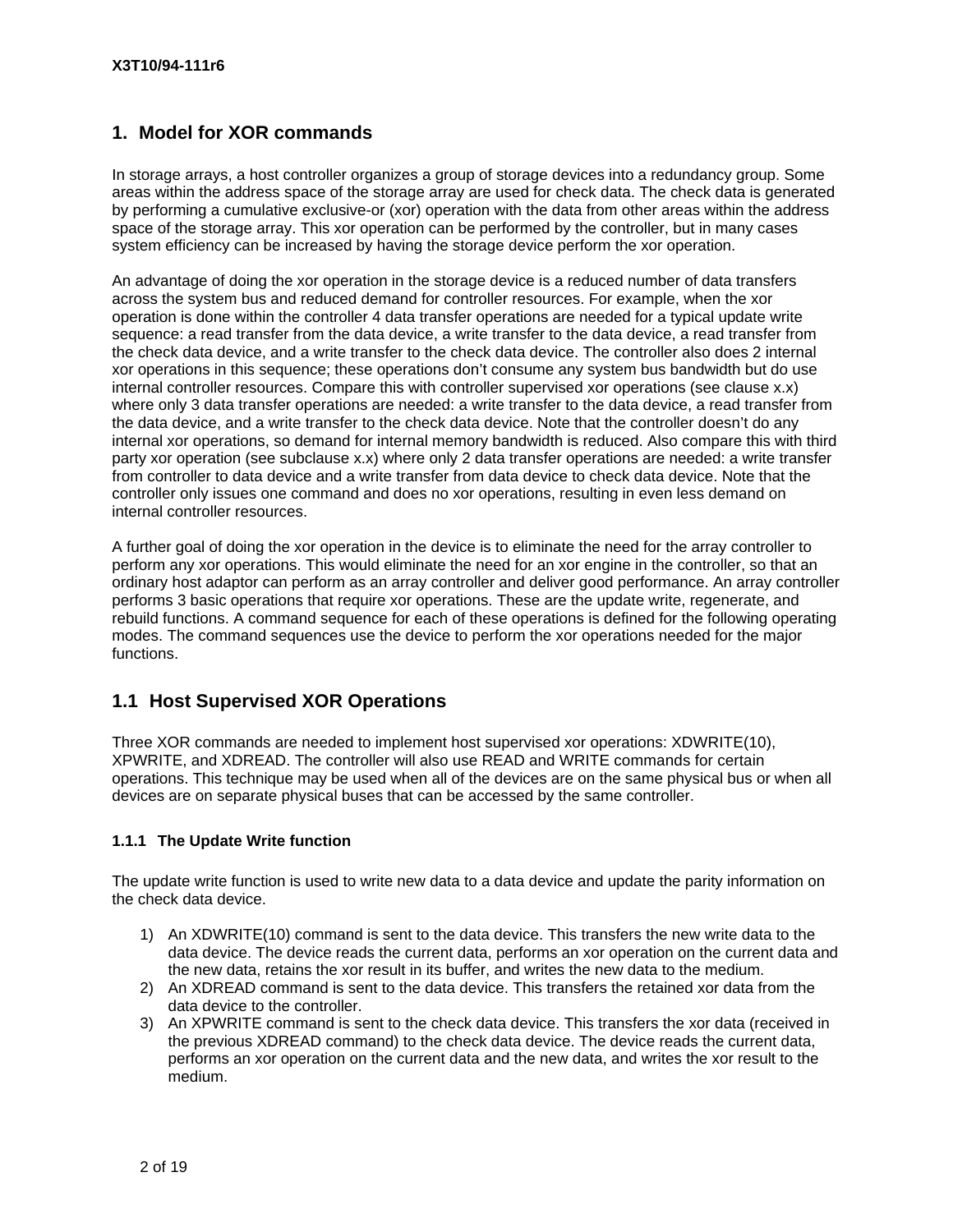#### **1.1.2 The Regenerate function**

The regenerate function is used to recreate a data block that cannot be read from a data device. This is done by reading the associated data block from each of the other devices within the redundancy group and performing an xor operation with each of these data blocks. The last xor result is the data that should have been present on the unreadable device. The number of steps is dependent on the number of devices in the redundancy group, but the sequence is as follows:

- 1) A READ command is sent to the first device. This transfers the current data from the device to the controller.
- 2) An XDWRITE(10) command with disable write bit set is sent to the next device. This transfers the data from the previous read operation to the device. The device reads its current data, performs an xor operation on the current data and the new data, and retains the xor result in its buffer.
- 3) An XDREAD command is sent to the same device as in step 2. This transfers the retained xor data from the device to the controller.
- 4) Steps 2 and 3 are repeated until all devices (except the failed device) in the redundancy group have been accessed. The xor data returned by the last XDREAD command is the regenerated data for the failed device.

#### **1.1.3 The Rebuild function**

The rebuild function is similar to the regenerate function, except that the last xor result is written to the formerly unreadable device. This is used when a failed device is replaced and the controller is rewriting the proper data to that replacement device. This sequence is as follows:

- 1) A READ command is sent to the first device. This transfers the current data from the device to the controller.
- 2) An XDWRITE(10) command with disable write bit set is sent to the next device. This transfers the data from the previous read operation to the device. The device reads its current data, performs an xor operation on the current data and the new data, and retains the xor result in its buffer.
- 3) An XDREAD command is sent to the same device as in step 2. This transfers the retained xor data from the device to the controller.
- 4) Steps 2 and 3 are repeated until all devices (except the replacement device) in the redundancy group have been accessed. The xor data returned by the last XDREAD command is the regenerated data for the replacement device.
- 5) A WRITE command is sent to the replacement device. This transfers the final xor result data from step 4 to the replacement device. The device writes this data to the medium.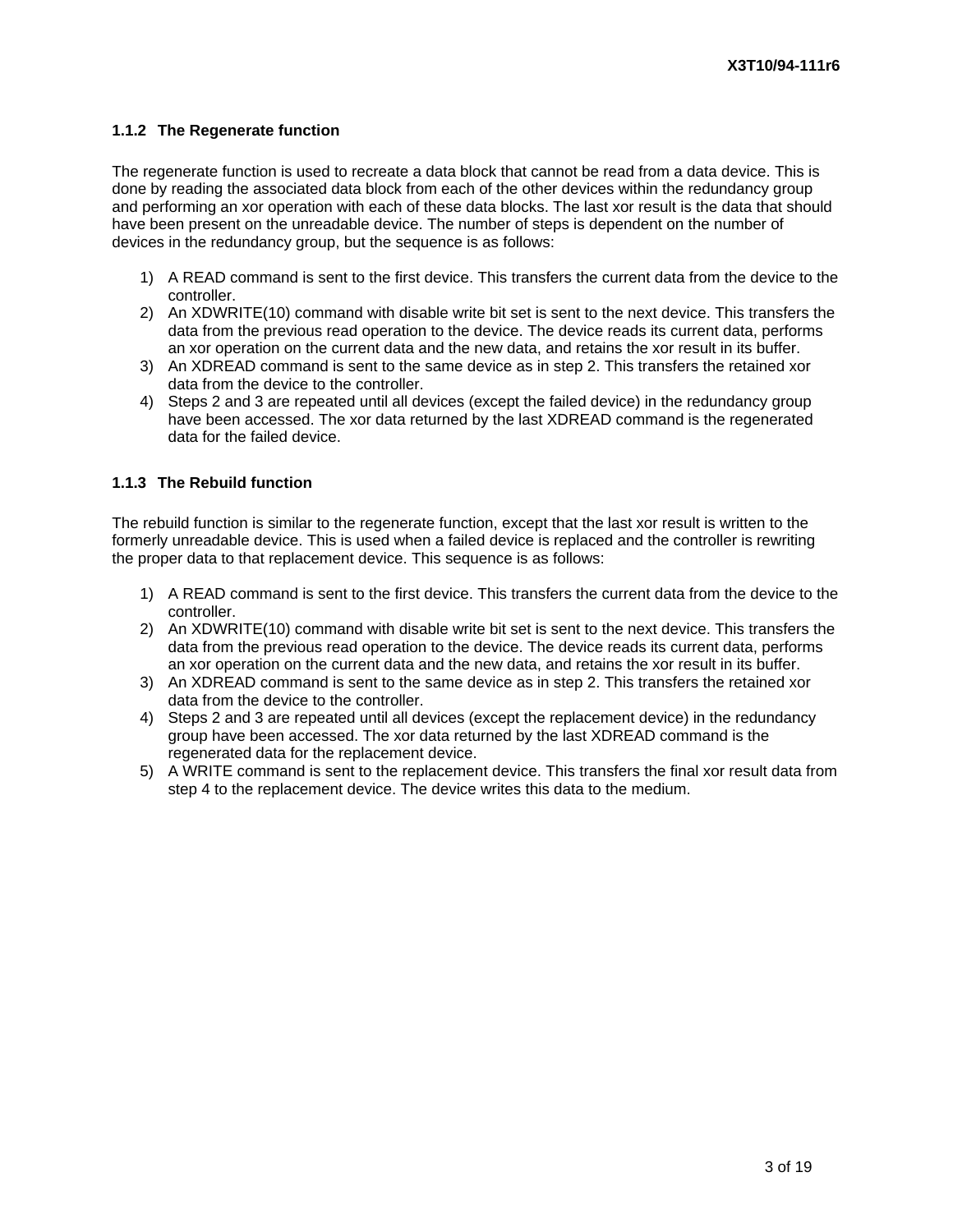## **1.2 Third Party XOR Operations**

Five XOR commands are needed to implement the third party xor operations: XDWRITE(16), XPWRITE, XDREAD, REGENERATE, and REBUILD. The controller will also use READ and WRITE for certain operations. Third party xor operations are restricted to systems where all devices involved in the commands are located on the same physical bus or loop, or are capable of peer to peer communication via another path (e.g. where the devices have multiple ports).

#### **1.2.1 The Update Write function**

The update write function is used to write new data to a data device and update the parity information on the check data device.

- 1) An XDWRITE(16) command is sent to the data device. This transfers the new write data to the data device. The device reads its current data, performs an xor operation on the current data and the new data, temporarily stores the xor result in its buffer, and writes the new data to the medium.
- 2) The data device becomes a temporary initiator and sends an XPWRITE command to the check data device. This transfers the resulting xor data from the data device to the check data device.
- 3) After the data device receives status for its XPWRITE command, it returns ending status for the XDWRITE(16) command to the controller. This indicates that the operations on both the data device and the check data device have completed.

#### **1.2.2 The Regenerate function**

The regenerate function is used to recreate a data block that cannot be read from a data device. This is done by reading the associated data block from each of the other devices within the redundancy group and performing an xor operation with each of these data blocks. The last xor result is the data that should have been present on the unreadable device. The number of steps is dependent on the number of devices in the redundancy group, but the sequence is as follows:

- 1) A REGENERATE command is sent to a valid device in the redundancy group (a valid device is any device other than the failed device). This transfers the regenerate parameter list from the controller to the device.
- 2) The device reads the requested data from its own medium. The device retains this data for a future xor operation.
- 3) The device becomes a temporary initiator and sends a READ command to another device included in the regenerate parameter list. That target device transfers the requested data to the temporary initiator. The temporary initiator performs an xor operation between the read data from the previous step and the read data received in this step. The resulting xor data is retained for the next step.
- 4) Step 3 is repeated until all devices listed in the regenerate parameter list have been accessed. The last xor data result is retained in the temporary initiator's buffer. The temporary initiator returns completion status for the REGENERATE command to the controller when this data is available.
- 5) An XDREAD command is sent from the controller to the temporary initiator device. This transfers the regenerated data from the device to the controller.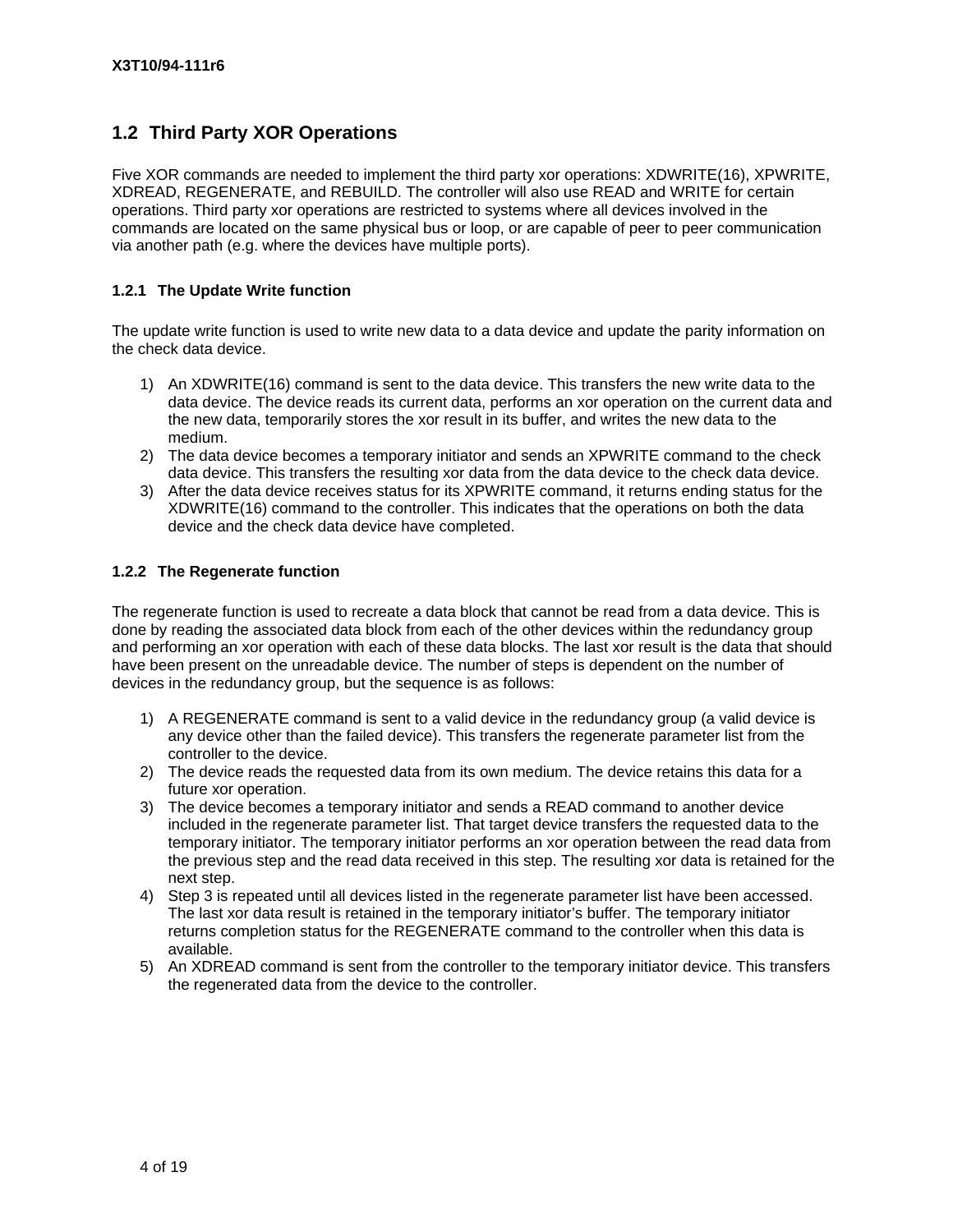#### **1.2.3 The Rebuild function**

The rebuild function is similar to the regenerate function, except that the last xor result is written to the replacement device. This is used when a failed device is replaced and the controller is rewriting the data to that replacement device. This sequence is as follows:

- 1) A REBUILD command is sent to the replacement device in the redundancy group (the device that replaces a failed device). This transfers the rebuild parameter list from the controller to the device.
- 2) The device becomes a temporary initiator and sends a READ command to a device included in the rebuild parameter list. That target device transfers the requested data to the temporary initiator. The temporary initiator retains this data for a future xor operation.
- 3) The temporary initiator sends a READ command to another device included in the rebuild parameter list. That device transfers the requested data to the temporary initiator. The temporary initiator performs an xor operation between the read data from the previous step and the read data received in this step. The resulting xor data is retained for the next step.
- 4) Step 3 is repeated until all devices listed in the rebuild parameter list have been accessed. The last xor data result is written to the replacement device's medium, then the device returns completion status for the REBUILD command to the controller.

## **1.3 Hybrid Subsystem XOR Operations**

A hybrid subsystem is one that has 2 or more physical buses and each physical bus has 2 or more devices that are part of the same redundancy group. Such a system could do its xor operations as described in clause x.x (Host Supervised xor operations) but it may choose to use third party xor commands for parts of the xor operation where all the involved devices are on the same physical bus. This clause describes use of the third party xor operations on a hybrid system with 2 physical buses. The redundancy group has 6 devices, with 3 devices on each physical bus.

#### **1.3.1 The Update Write function**

When the update write function involves 2 devices that are on different buses, the controller must use the technique described in host supervised xor operations. When the update write function involves 2 devices that are on the same physical bus the controller may use either the host supervised or the third party technique.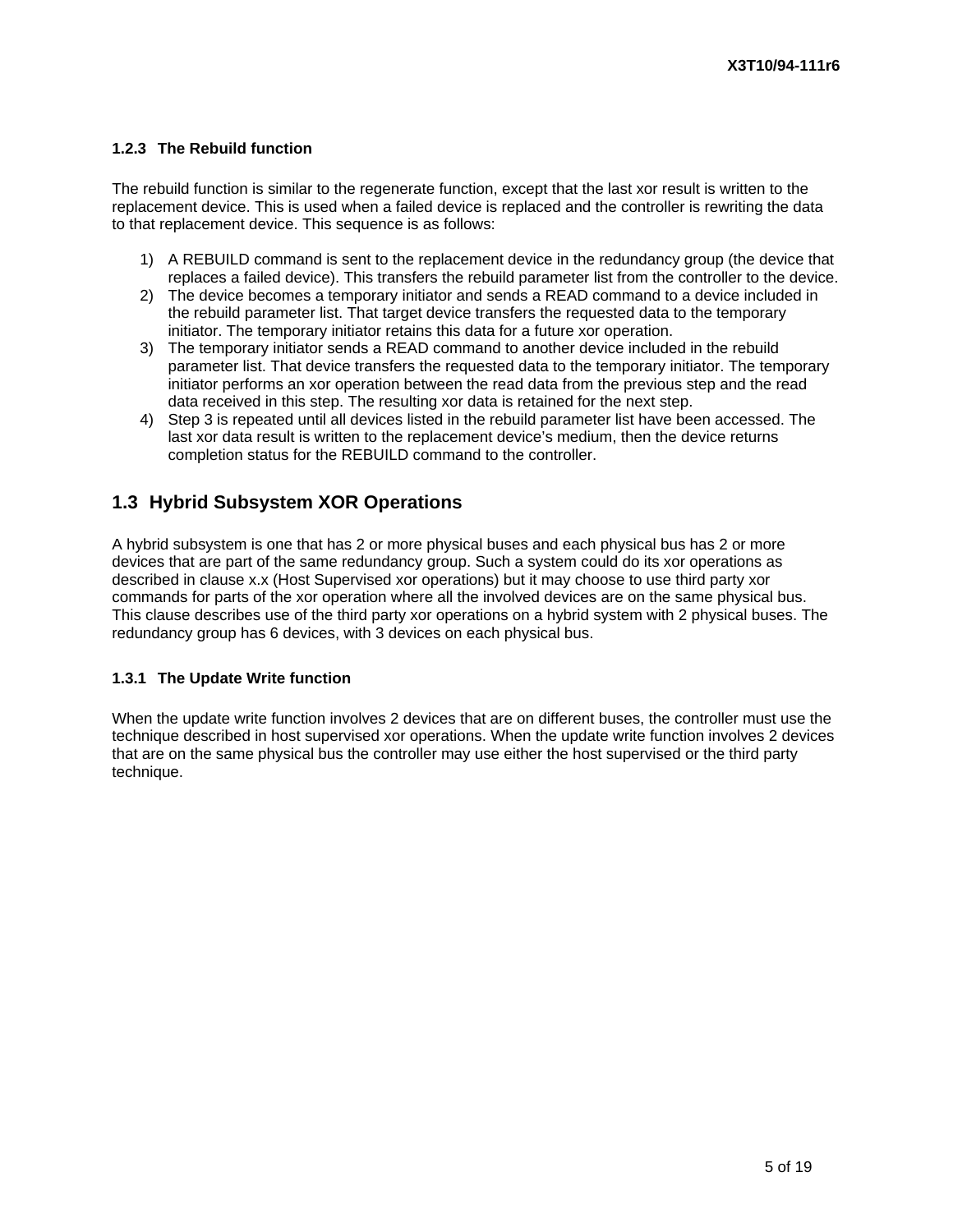#### **1.3.2 The Regenerate function**

The regenerate function will always involve 5 devices (all but the failed device) where 3 devices are on one bus (referred to as bus A) and 2 devices on the other bus (referred to as bus B). The sequence is as follows:

- 1) A REGENERATE command is sent to a device on bus A. This transfers the regenerate parameter list (containing the 2 valid devices and data extents) from the controller to the device.
- 2) The device reads the requested data from its own medium. The device retains this data for a future xor operation.
- 3) The device becomes a temporary initiator and sends a READ command to another device included in the regenerate parameter list. That device transfers the requested data to the temporary initiator. The temporary initiator performs an xor operation between the read data from the previous step and the read data received in this step. The resulting xor data is retained for the next step.
- 4) Step 3 is repeated until all devices listed in the regenerate parameter list have been accessed. The last xor data result is retained in the temporary initiator's buffer. The temporary initiator returns completion status for the REGENERATE command to the controller when this data is available.
- 5) An XDREAD command is sent from the controller to the temporary initiator device. This transfers the partially regenerated data from the device to the controller.
- 6) A REGENERATE command with the intermediate data bit set is sent to a device on bus B. This transfers the regenerate parameter list (containing the other valid device and data extent) from the controller to the device. The xor data received in step 5 is sent as the intermediate data.
- 7) The device reads the requested data from its own medium. The device performs an xor operation between the intermediate data and its own data. The resulting xor data is retained for the next step.
- 8) The device becomes a temporary initiator and sends a READ command to the other device included in the regenerate parameter list. That target device transfers the requested data to the temporary initiator. The temporary initiator performs an xor operation between the xor data from step 7 and the read data received in this step. The last xor data result is retained in the temporary initiator's buffer. The temporary initiator returns completion status for the REGENERATE command to the controller when this data is available.
- 9) An XDREAD command is sent from the controller to the temporary initiator device. This transfers the regenerated data from the device to the controller.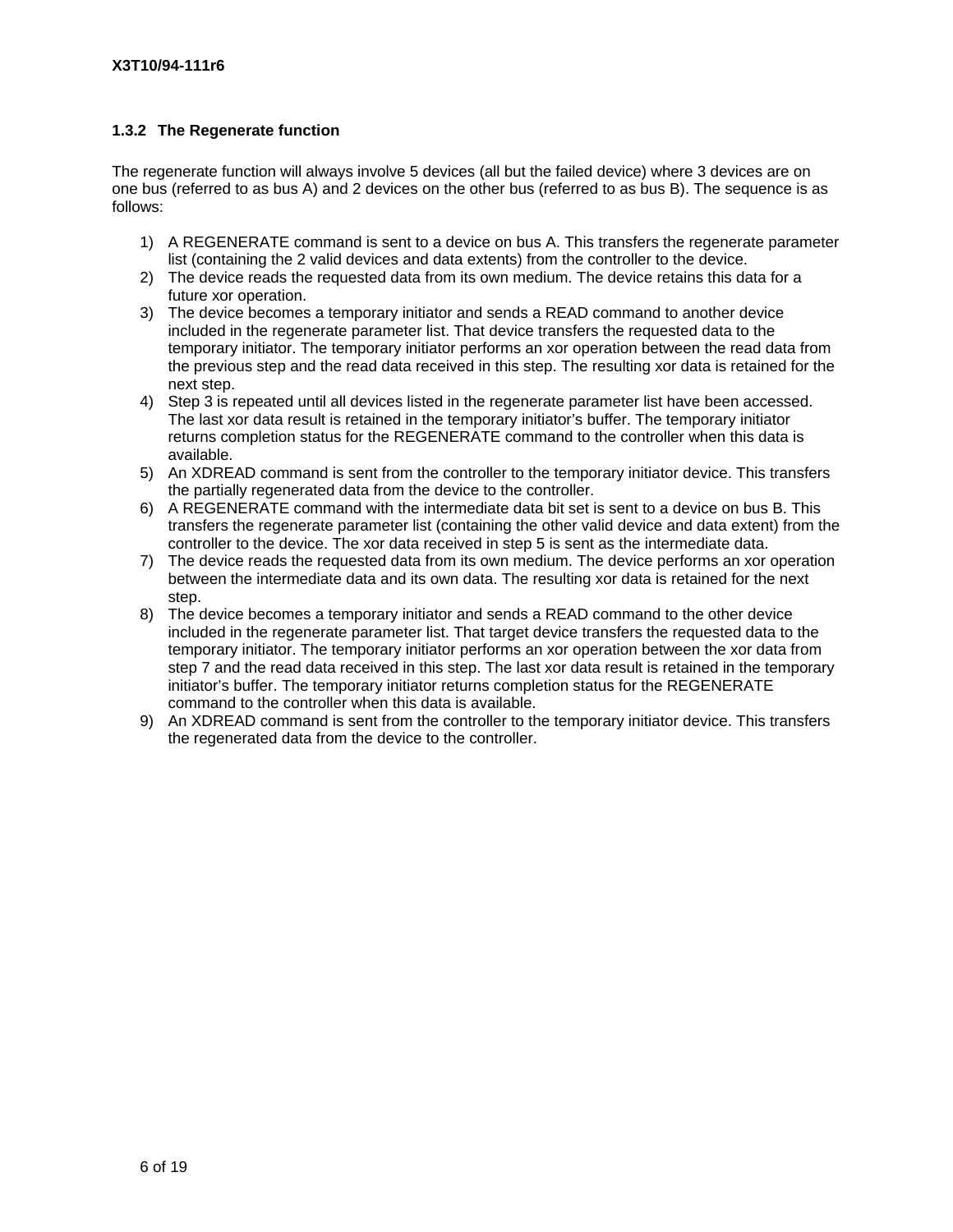#### **1.3.3 The Rebuild function**

The rebuild function will always involve 5 valid devices and the replacement device where 3 valid devices are on one bus (referred to as bus A) and 2 valid devices and the replacement device are on the other bus (referred to as bus B). The sequence is as follows:

- 1) A REGENERATE command is sent to a device on bus A. This transfers the regenerate parameter list (containing the 2 valid devices and data extents) from the controller to the device.
- 2) The device reads the requested data from its own medium. The device retains this data for a future xor operation.
- 3) The device becomes a temporary initiator and sends a READ command to another device included in the regenerate parameter list. That device transfers the requested data to the temporary initiator. The temporary initiator performs an xor operation between the read data from the previous step and the read data received in this step. The resulting xor data is retained for the next step.
- 4) Step 3 is repeated until all devices listed in the regenerate parameter list have been accessed. The last xor data result is retained in the temporary initiator's buffer. The temporary initiator returns completion status for the REGENERATE command to the controller when this data is available.
- 5) An XDREAD command is sent from the controller to the temporary initiator device. This transfers the partially regenerated data from the device to the controller.
- 6) A REBUILD command with the intermediate data bit set is sent to the replacement device on bus B. This transfers the rebuild parameter list (containing the 2 valid devices and data extents) from the controller to the device. The xor data received in step 5 is sent as the intermediate data.
- 7) The device becomes a temporary initiator and sends a READ command to a device included in the rebuild parameter list. That target device transfers the requested data to the temporary initiator. The temporary initiator performs an xor operation between the intermediate data and the read data received in this step. The resulting xor data is retained for the next step.
- 8) The temporary initiator sends a READ command to the other device included in the rebuild parameter list. That device transfers the requested data to the temporary initiator. The temporary initiator performs an xor operation between the read data from the previous step and the read data received in this step. The last xor data result is written to the replacement device's medium, then the device returns completion status for the REBUILD command to the controller.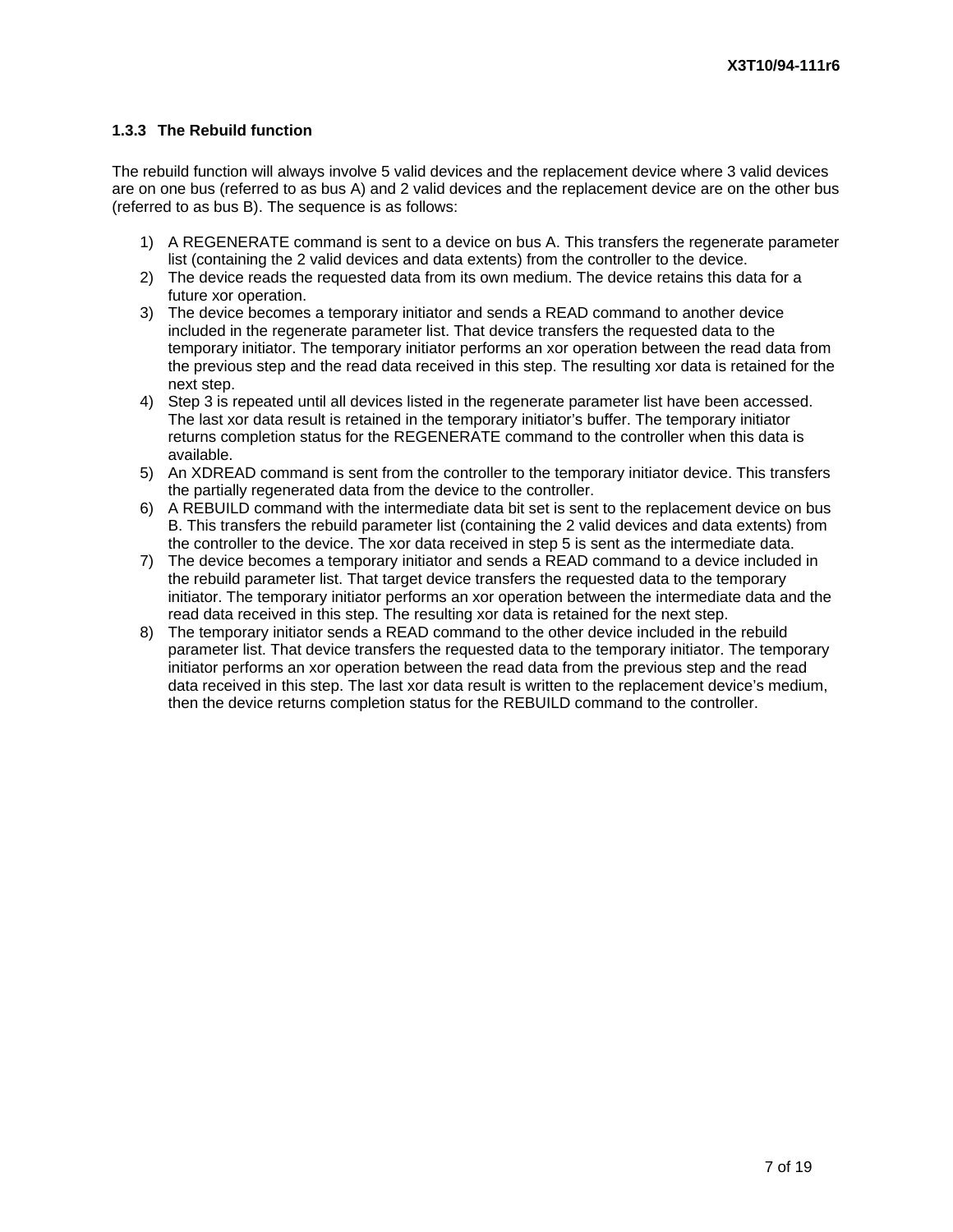# **1.4 Additional Array Subsystem Considerations**

This clause lists considerations that apply to any array subsystem, but describes how use of the XOR commands may affect handling of those situations.

#### **1.4.1 Buffer Full status handling**

When the controller sends an XDWRITE(10) or REGENERATE command to a device, the device has an obligation to retain the resulting xor data until the controller issues a matching XDREAD command to retrieve the data. This locks up part or all (depending on the size of the device's buffer and the size of the xor data block) of the device's buffer space. When all of the device's buffer is allocated for xor data, it may not be able to accept new media access commands other than valid XDREAD commands and it may not even be able to begin execution of commands that are already queued by the device.

When the device cannot accept a new command because there is not enough space in the buffer, the device shall terminate the command with Buffer Full status. When a controller receives this status, it should issue any matching XDREAD commands needed to satisfy any previous XDWRITE(10) or REGENRATE commands. This will result in buffer space being freed for other commands. If it is a multiinitiator system and the controller has no XDREAD commands to send, the controller should assume the buffer space has been allocated to another initiator. The controller should retry the command in the same manner that a command ending with BUSY status would be retried.

The controller can use command linking to avoid a Buffer Full condition. For example, a host supervised update write function would consist of an XDWRITE(10) command linked to an XDREAD command. This prevents the device from working on any other commands until after the xor data has been transferred to the controller.

#### **1.4.2 Access to an inconsistent stripe**

When the controller begins an update write to a device, the data in that device has been updated when the status is returned for the command. Until the check data device has been updated, however, the associated stripe in the redundancy group is not consistent. The controller must keep track of this window of inconsistency and make sure that a regenerate or rebuild function for any data extent within the stripe is not attempted until after the check data device has been updated (making the stripe consistent again). For multi-controller systems, this problem is more severe because each controller must make sure that the other controller is not writing to a stripe that it is regenerating or rebuilding. This coordination between controllers is system specific and is not addressed by this standard. The following list identifies cases where a controller must be careful to prevent data corruption due to a temporarily inconsistent stripe.

- a) When an XDWRITE(10) command has been issued and completed, the data device has been updated but the check device has not. The stripe will be inconsistent until the XPWRITE command to the check device returns completion status.
- b) When an XDWRITE(16) command has been issued, the data device and the check data device will be updated at different times during the course of the command. The stripe should be treated as inconsistent between the time the controller issues the XDWRITE(16) command and the completion status for the command is received.
- c) Any time a regenerate or rebuild function is in progress, the stripe is known to be inconsistent until the function is completed. Update writes should not be performed on the same stripe whenever a regenerate or rebuild function is in process.

#### **1.4.3 Error handling considerations**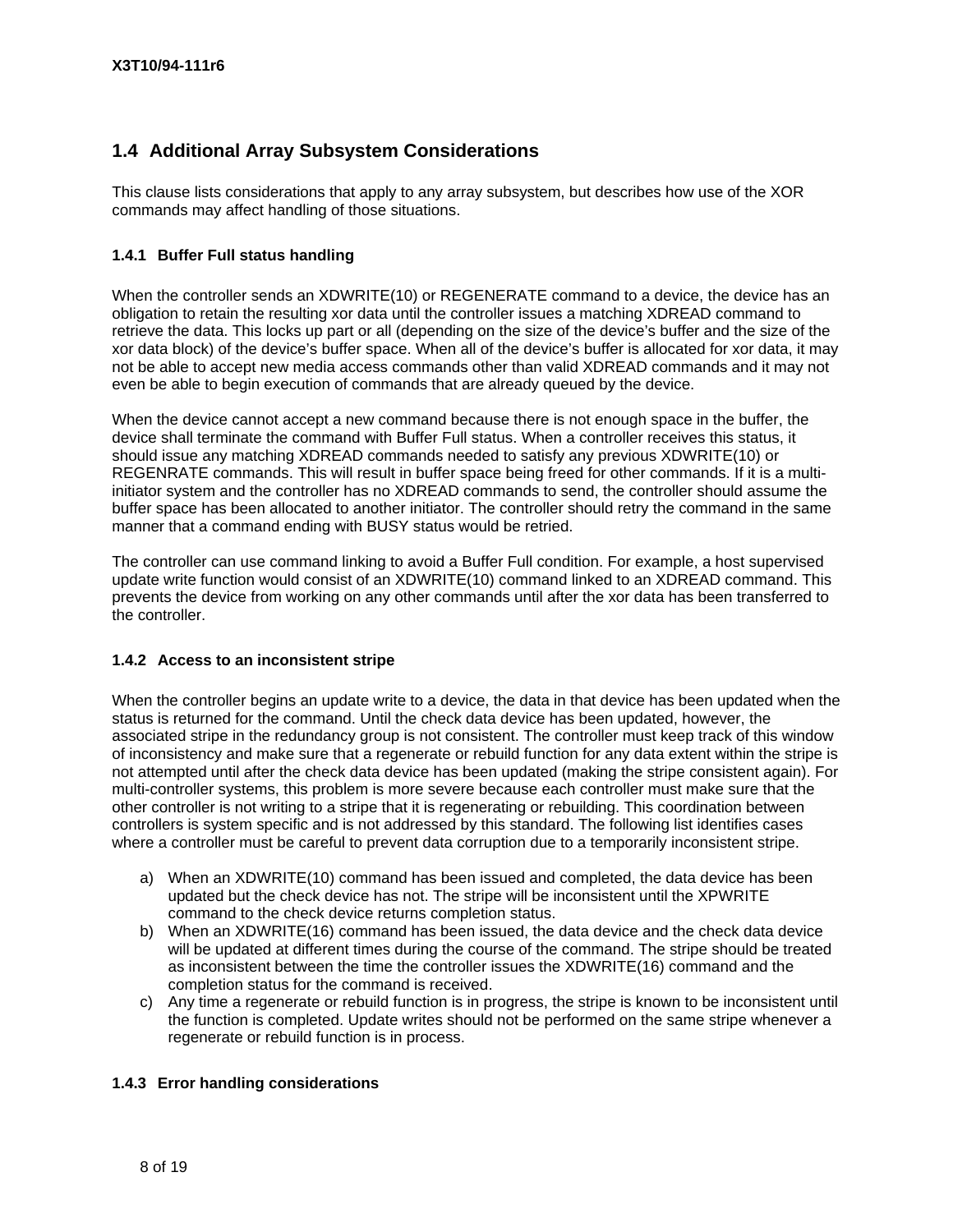If any of the xor commands end with CHECK CONDITION status and an unrecovered error is indicated, an inconsistent stripe will result. The controller must identify the failing device and extent of the failure, then limit access to the inconsistent stripe accordingly. In the case of third party xor operations the failing device may be the data device or the check data device. The controller should be able to identify the failing device from the resulting sense data, but it may have to access the devices directly to determine the health of the affected devices. The recovery procedures that the controller must implement are not addressed by this standard. The use of xor commands in the storage array do not make this process any more difficult than if the array controller did its own xor operations and only sent READ and WRITE commands to the data devices.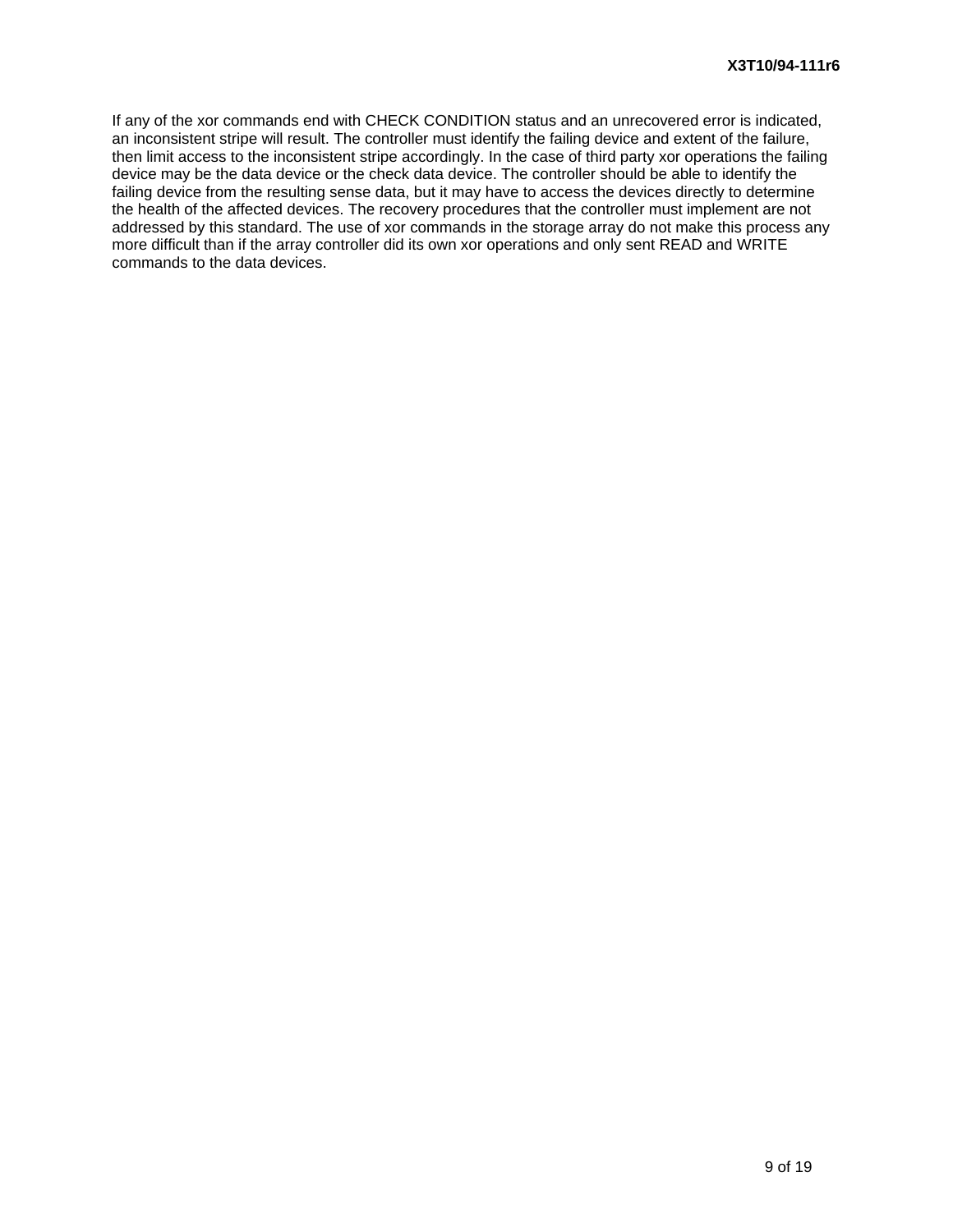## **New XOR Operation SCSI Commands and Mode Pages**

#### **2. XDWRITE(16) command**

The XDWRITE(16) command (see table 1) requests that the target xor the data transferred with the data on the medium. The disposition of the data transferred from the initiator is controlled by the disable write bit. The resulting xor data is sent to a secondary device using an XPWRITE command.

| Byte/Bit       |                      | 5<br>6<br>3<br>2<br>0<br>4 |          |                                 |            |                         |  |              |  |  |
|----------------|----------------------|----------------------------|----------|---------------------------------|------------|-------------------------|--|--------------|--|--|
| 0              | Operation Code (80h) |                            |          |                                 |            |                         |  |              |  |  |
|                | Table<br>address     | Reserved                   | Reserved | DPO                             | <b>FUA</b> | <b>Disable</b><br>write |  | Port control |  |  |
| $\overline{2}$ | <b>MSB</b>           |                            |          |                                 |            |                         |  |              |  |  |
| 3              |                      |                            |          | <b>Logical Block Address</b>    |            |                         |  |              |  |  |
| 4              |                      |                            |          |                                 |            |                         |  |              |  |  |
| 5              |                      |                            |          |                                 |            |                         |  | <b>LSB</b>   |  |  |
| 6              | <b>MSB</b>           |                            |          |                                 |            |                         |  |              |  |  |
| 7              |                      |                            |          | Secondary logical block address |            |                         |  |              |  |  |
| 8              |                      |                            |          |                                 |            |                         |  |              |  |  |
| 9              |                      |                            |          |                                 |            |                         |  | <b>LSB</b>   |  |  |
| 10             | <b>MSB</b>           |                            |          |                                 |            |                         |  |              |  |  |
| 11             |                      |                            |          | Transfer length                 |            |                         |  |              |  |  |
| 12             |                      |                            |          |                                 |            |                         |  |              |  |  |
| 13             |                      |                            |          |                                 |            |                         |  | <b>LSB</b>   |  |  |
| 14             |                      |                            |          | Secondary address               |            |                         |  |              |  |  |
| 15             |                      |                            |          | Control                         |            |                         |  |              |  |  |

## **Table 1 - XDWRITE(16) command**

A table address bit of zero indicates that the secondary address field contains the SCSI ID or destination ID of the target to which the xor data is transferred.

Note: This assumes that all the devices are on the same physical bus or loop. If the bus protocol requires more than one byte of address the secondary address is used as the least significant byte of the address. The upper bytes are set equal to the upper bytes of the target.

A table address bit of one indicates that the secondary address field contains a pointer to a look up table of SAM compliant addresses. This look up table is not specified in this standard.

A disable write bit of zero indicates that the data transferred from the initiator shall be written to the medium after the xor operation is complete. A disable write bit of one indicates that the data shall not be written to the medium. If the disable write bit is set to one the FUA bit is ignored.

The port control field is defined in table 7. If the port control field has a value of 01b and the target is not a multiple port device the command shall be terminated with a CHECK CONDITION status. The sense data shall be set to ILLEGAL REQUEST : INVALID FIELD IN CDB.

The xor data transfer to the secondary target is performed using an XPWRITE command. The XPWRITE command is sent to the device specified in the secondary address field. The secondary logical block address field value is placed in the starting logical block address field of the XPWRITE command. The transfer length field value is placed in the transfer length field of the XPWRITE command. The completion status of the XPWRITE command shall be received before the completion status of the XDWRITE is returned to the initiator.

The XDWRITE command has an implied exclusive access extent reservation for the specified logical blocks that remains in effect until completion status is returned.

If the XPWRITE command terminates with a CHECK CONDITION status and the sense key is not set to RECOVERED ERROR the XDWRITE command shall return a CHECK CONDITION status.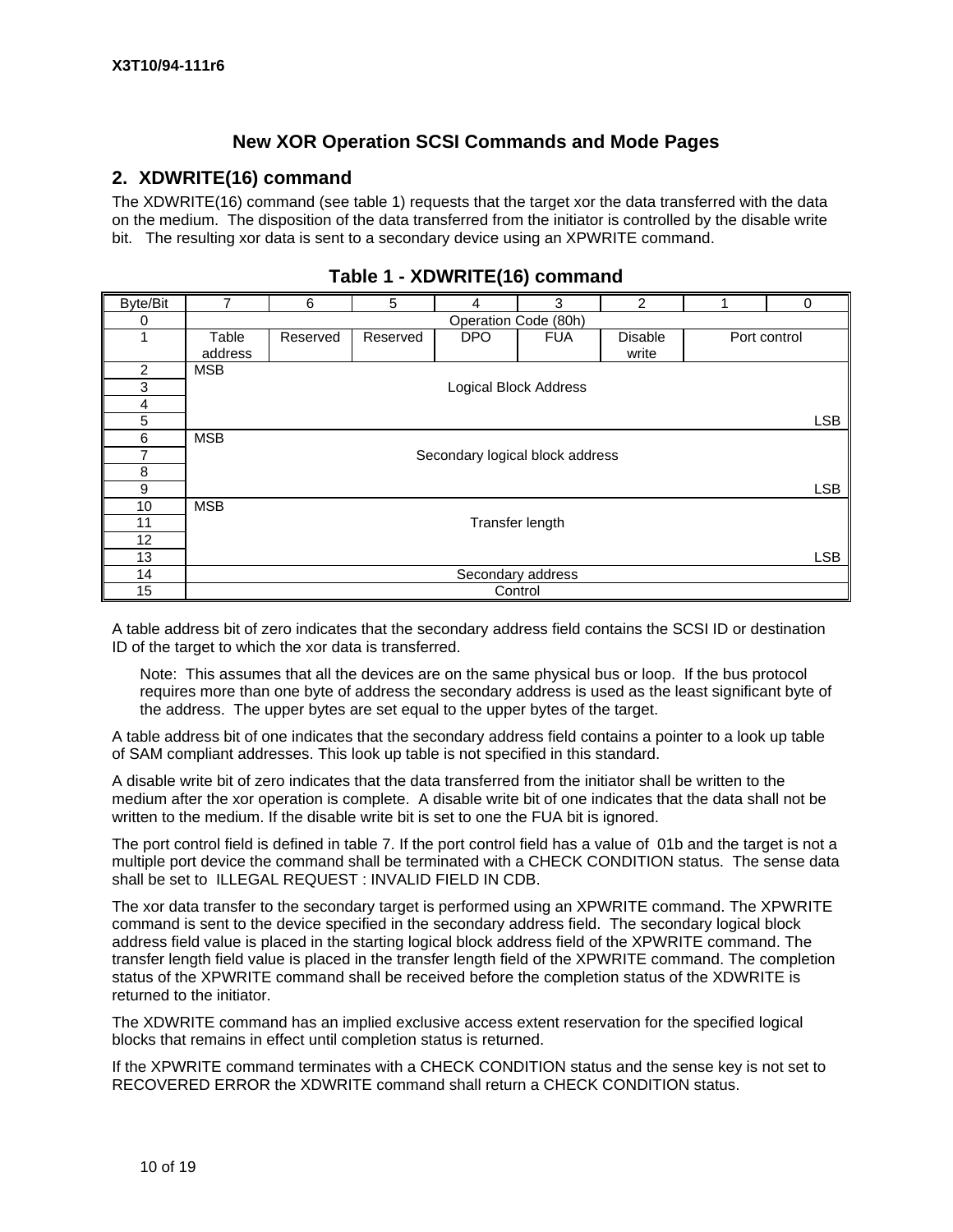# **2.1 Errors During The XDWRITE Command**

Two classes of exception conditions may occur during execution of an XDWRITE command. Either or both of these classes of exception may occur during command execution:

#### **2.1.1 Errors within the managing SCSI device (primary errors)**

The first class consists of those exception conditions which are detected by the device that received the XDWRITE command and are not due to the failure of a secondary command. These conditions include invalid parameters in the XDWRITE command, inability of the device to continue operating, and parity errors while transferring the XDWRITE command, data, or status byte. In the event of such an exception condition, the target of the XDWRITE command shall:

- 1) Terminate the XDWRITE command with CHECK CONDITION status.
- 2) Build sense data according to the exception condition.

#### **2.1.2 Errors from the secondary command (secondary errors)**

The second class of errors consists of exception conditions resulting from a failure of a secondary command (i.e., XPWRITE). The sense data for such errors shall be passed to the XDWRITE initiator in the additional sense bytes area of the sense data.

If the managing SCSI device detects the exception it shall:

- 1) Terminate the XDWRITE command with CHECK CONDITION status.
- 2) Set the sense key to ABORTED COMMAND if there are no primary errors to report. Otherwise, the sense key shall be set according to the primary error.
- 3) Set the first byte of the command specific information field of the sense data to the starting byte number, relative to the first byte of sense data, of an area that contains the managing SCSI device's sense data for the secondary error. A zero value in this byte indicates no secondary error has been detected by the managing SCSI device. The secondary sense data shall be built in the normal sense data format as defined for the REQUEST SENSE command.

If the secondary target detects the exception, the managing SCSI device receives CHECK CONDITION status from the secondary target. The managing SCSI device shall recover the sense data associated with the exception condition and shall:

- 1) terminate the XDWRITE command with CHECK CONDITION status;
- 2) set the sense key to ABORTED COMMAND if there are no primary errors to report. Otherwise, the sense key shall be set according to the primary error;
- 3) set the second byte of the command specific information field of the sense data to the starting byte number, relative to the first byte of sense data, of an area that contains (unchanged) the secondary target's status byte followed by its sense data. A zero value in this byte indicates no secondary error has been detected by the secondary target.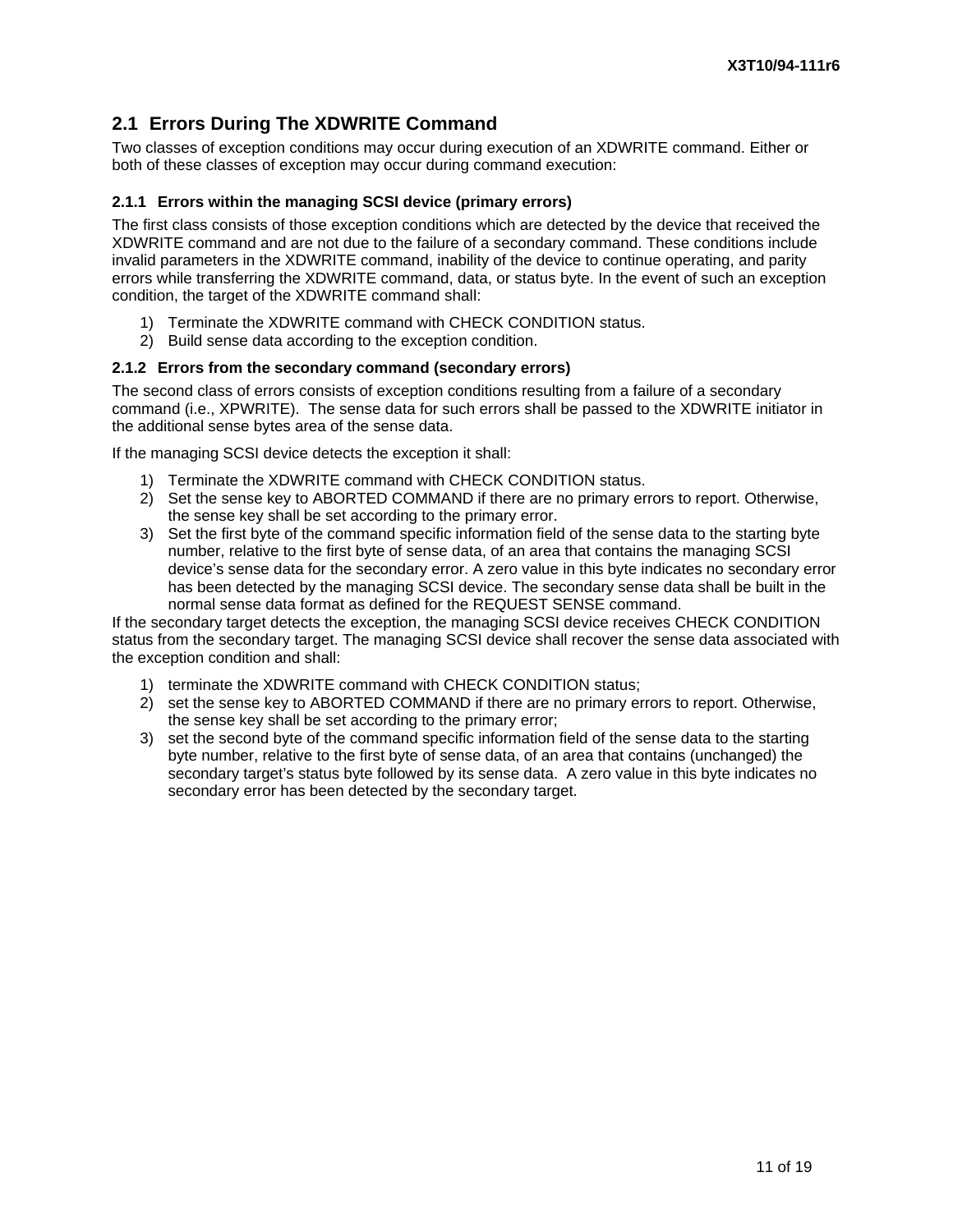# **2.2 XDWRITE(10) command**

The XDWRITE(10) command (see table 3) requests that the target xor the data transferred with the data on the medium. The resulting xor data is stored in the target's buffer. The disposition of the data transferred from the initiator is controlled by the disable write bit.

| Byte/Bit |            | 6                    | 5        |                       | 3               | 2                |          |            |  |  |
|----------|------------|----------------------|----------|-----------------------|-----------------|------------------|----------|------------|--|--|
| 0        |            | Operation code (50h) |          |                       |                 |                  |          |            |  |  |
|          | Reserved   | Reserved             | Reserved | DPO                   | <b>FUA</b>      | Disable<br>write | Reserved |            |  |  |
| 2        | <b>MSB</b> |                      |          |                       |                 |                  |          |            |  |  |
| 3        |            |                      |          | Logical block address |                 |                  |          |            |  |  |
| 4        |            |                      |          |                       |                 |                  |          |            |  |  |
| 5        |            |                      |          |                       |                 |                  |          | <b>LSB</b> |  |  |
| 6        |            |                      |          | Reserved              |                 |                  |          |            |  |  |
|          |            |                      |          |                       | Transfer length |                  |          |            |  |  |
| 8        |            |                      |          |                       |                 |                  |          |            |  |  |
| 9        |            |                      |          | Control               |                 |                  |          |            |  |  |

# **Table 3 - XDWRITE(10) command**

The resulting xor data is retained in the target's buffer until it is retrieved by an XDREAD command with starting logical block address and transfer length fields that match the starting logical block address and transfer length of this command.

The field descriptions are the same as in the XDWRITE(16) command.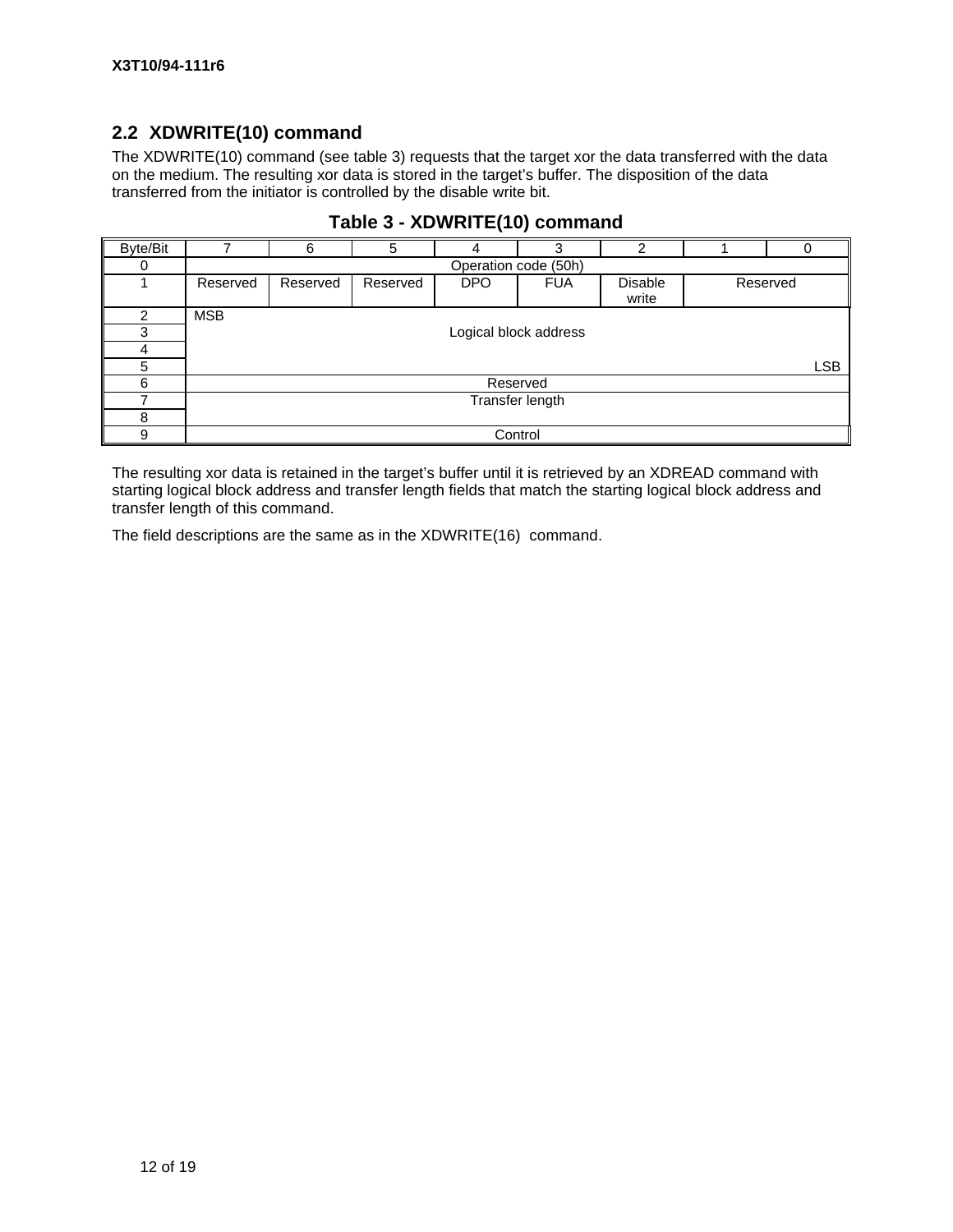# **2.3 XPWRITE command**

The XPWRITE command (see table 4) requests that the target xor the data transferred with the data on the medium and then writes the xor data to the medium.

| Byte/Bit |            | 6        | 5 |                 | 3                     | າ |          |            |  |
|----------|------------|----------|---|-----------------|-----------------------|---|----------|------------|--|
|          |            |          |   |                 | Operation code (51h)  |   |          |            |  |
|          |            | Reserved |   | <b>DPO</b>      | <b>FUA</b>            |   | Reserved |            |  |
| ⌒        | <b>MSB</b> |          |   |                 |                       |   |          |            |  |
| з        |            |          |   |                 | Logical block address |   |          |            |  |
|          |            |          |   |                 |                       |   |          |            |  |
| 5        |            |          |   |                 |                       |   |          | <b>LSB</b> |  |
| 6        |            |          |   | Reserved        |                       |   |          |            |  |
|          |            |          |   | Transfer length |                       |   |          |            |  |
| 8        |            |          |   |                 |                       |   |          |            |  |
| 9        |            |          |   |                 | Control               |   |          |            |  |

## **Table 4 - XPWRITE command**

The logical block address field specifies the starting logical block address for the target to read data from its medium. It also specifies the starting logical block address to write the xor result data to its medium.

The transfer length field specifies the number of blocks to be read from the medium. It also specifies the number of blocks that are written to the medium.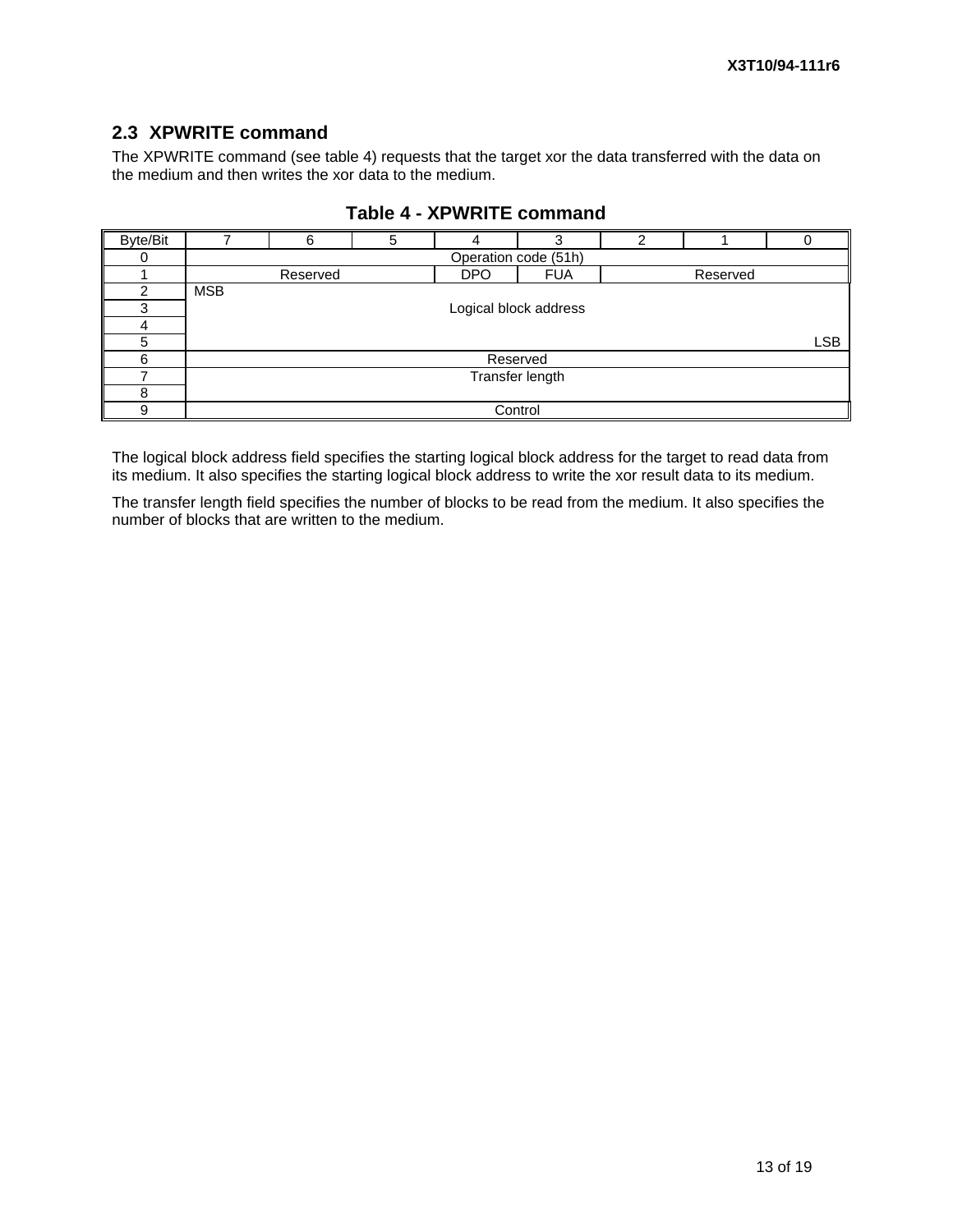# **2.4 XDREAD command**

The XDREAD command (see table 5) requests that the target transfer to the initiator the xor data generated by an XDWRITE(10) or REGENERATE command.

| Byte/Bit |            | 6               |  |  |                       |  |  |            |  |  |
|----------|------------|-----------------|--|--|-----------------------|--|--|------------|--|--|
|          |            |                 |  |  | Operation code (52h)  |  |  |            |  |  |
|          |            |                 |  |  | Reserved              |  |  |            |  |  |
| っ        | <b>MSB</b> |                 |  |  |                       |  |  |            |  |  |
|          |            |                 |  |  | Logical block address |  |  |            |  |  |
|          |            |                 |  |  |                       |  |  |            |  |  |
| 5        |            |                 |  |  |                       |  |  | <b>LSB</b> |  |  |
| հ        |            |                 |  |  | Reserved              |  |  |            |  |  |
|          |            | Transfer length |  |  |                       |  |  |            |  |  |
| 8        |            |                 |  |  |                       |  |  |            |  |  |
| Й        |            |                 |  |  | Control               |  |  |            |  |  |

## **Table 5 - XDREAD command**

The xor data transferred is identified by logical block address and transfer length that are the same as those specified in a prior XDWRITE(10) or REGENERATE command. If a match is not found the command is terminated with a CHECK CONDITION status. The sense data is set to ILLEGAL REQUEST : INVALID FIELD IN CDB.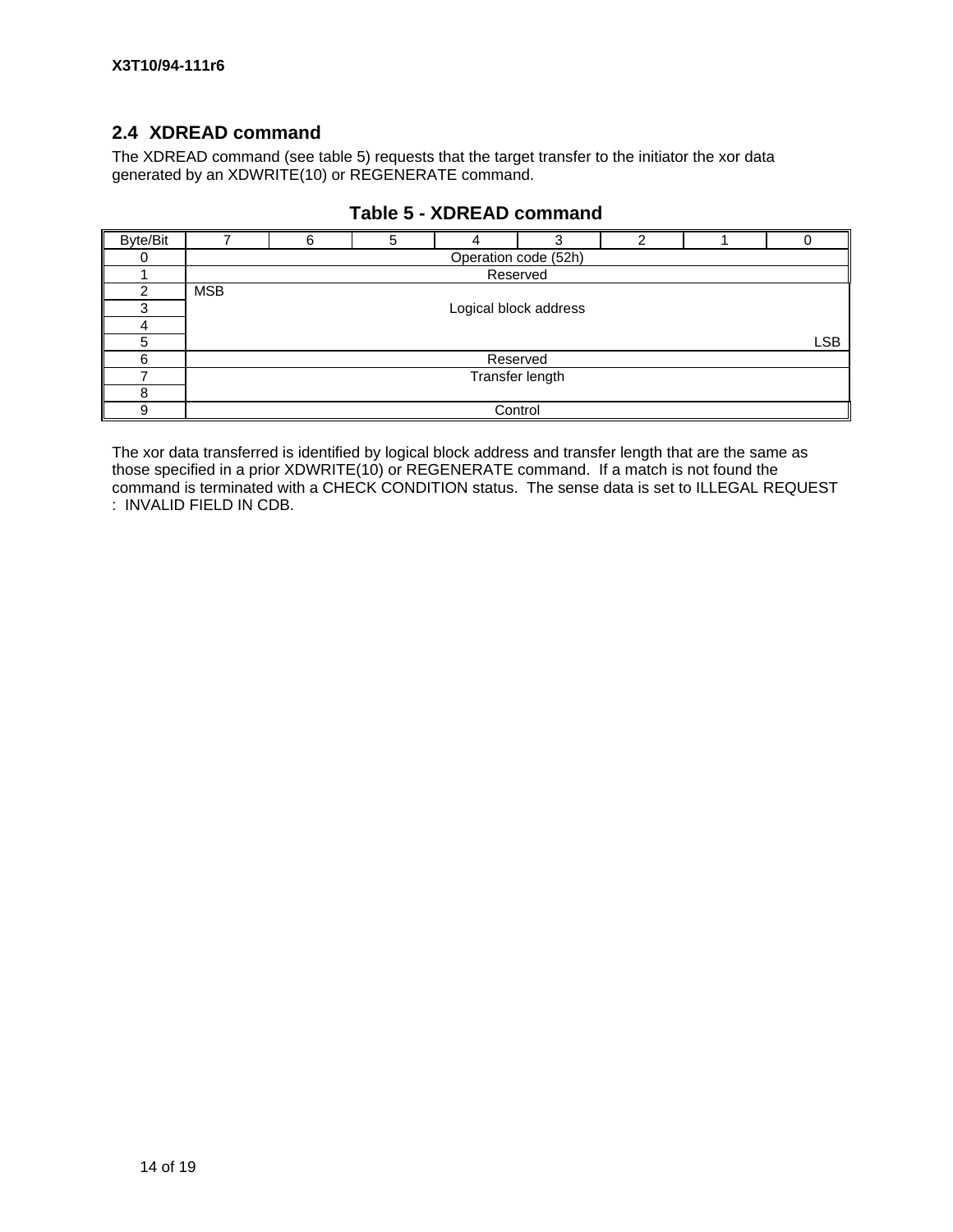# **2.5 REBUILD Command**

The REBUILD command (see table 6) requests that the target write to the medium the xor data generated from the specified source devices. The target, acting as a temporary initiator, issues READ commands to retrieve the specified data.

| <b>Byte/Bit</b> | 7          | 6                    | 5 | 4                     | 3          | 2       |  | $\Omega$     |
|-----------------|------------|----------------------|---|-----------------------|------------|---------|--|--------------|
| 0               |            | Operation code (81h) |   |                       |            |         |  |              |
|                 |            | Reserved             |   | <b>DPO</b>            | <b>FUA</b> | IntData |  | Port control |
| $\overline{2}$  | <b>MSB</b> |                      |   |                       |            |         |  |              |
| 3               |            |                      |   | Logical block address |            |         |  |              |
| 4               |            |                      |   |                       |            |         |  |              |
| 5               |            |                      |   |                       |            |         |  | <b>LSB</b>   |
| 6               | <b>MSB</b> |                      |   |                       |            |         |  |              |
| 7               |            |                      |   | Rebuild length        |            |         |  |              |
| 8               |            |                      |   |                       |            |         |  |              |
| 9               |            |                      |   |                       |            |         |  | <b>LSB</b>   |
| 10              | <b>MSB</b> |                      |   |                       |            |         |  |              |
| 11              |            |                      |   | Parameter list length |            |         |  |              |
| 12              |            |                      |   |                       |            |         |  |              |
| 13              |            |                      |   |                       |            |         |  | <b>LSB</b>   |
| 14              |            |                      |   | Reserved              |            |         |  |              |
| 15              |            |                      |   | Control               |            |         |  |              |

## **Table 6 - REBUILD COMMAND**

Note: The target that receives the REBUILD command is not one of the source devices. If only one source is specified, then an xor operation does not occur. This case can occur in disk mirroring applications.

The rebuild operation shall be performed in ascending logical block order, beginning with the specified logical block address. If the command terminates with a CHECK CONDITION status the sense data contains the logical block address of the last successfully rebuilt block plus one (i.e., the address of the block in error).

IMPLEMENTOR'S NOTE: Since blocks are rebuilt in ascending order, all blocks with a logical block address less than that returned in the sense data should be rebuilt and written to the medium.

If the intermediate data (IntData) bit is set to zero, then intermediate data is not sent with the rebuild parameter list. If the bit is set to one, the rebuild parameter list includes intermediate data. The length of the intermediate data can be calculated by multiplying the rebuild length times the block size. This data shall be treated as an additional source, and an xor operation performed with it and the data from the specified sources.

The logical block address field specifies the starting logical block address for the target to write the xor result data to its own medium.

The rebuild length field specifies the number of blocks to be written to the medium. It also specifies the number of blocks that are read from each source.

The port control field is defined in table 7. If the port control field has a value of 01b and the target is not a multiple port device the command shall be terminated with a CHECK CONDITION status. The sense data shall be set to ILLEGAL REQUEST : INVALID FIELD IN CDB.

| Value | <b>Description</b>                                                                         |
|-------|--------------------------------------------------------------------------------------------|
| 00    | The target transfers the data using the same port that received the command.               |
|       | The target transfers the data using a different port than that which received the command. |
| 10    | The target transfers the data using one port of the targets choice.                        |

## **Table 7 - Port control field.**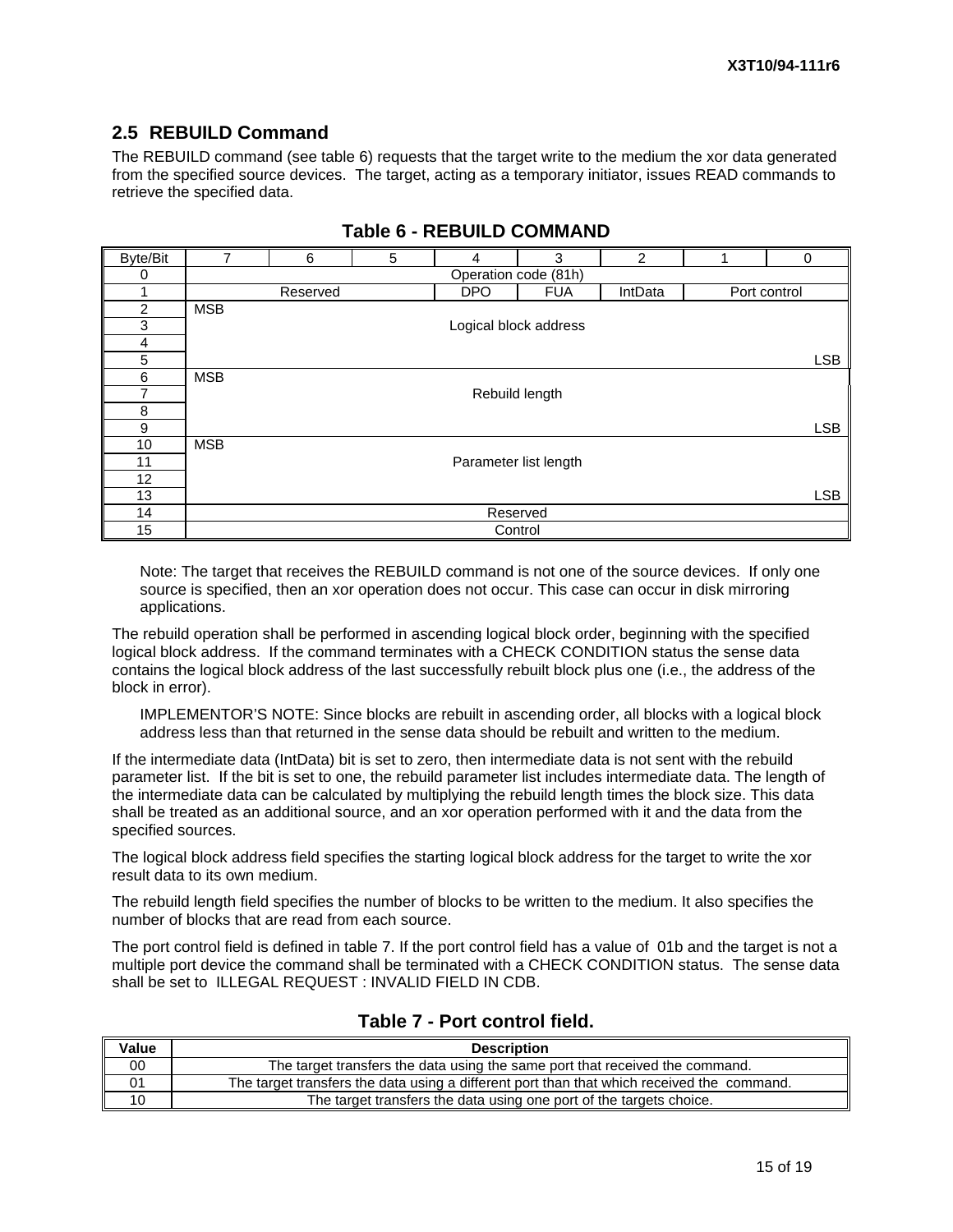# 11 The target transfers the data using one or more ports of the targets choice.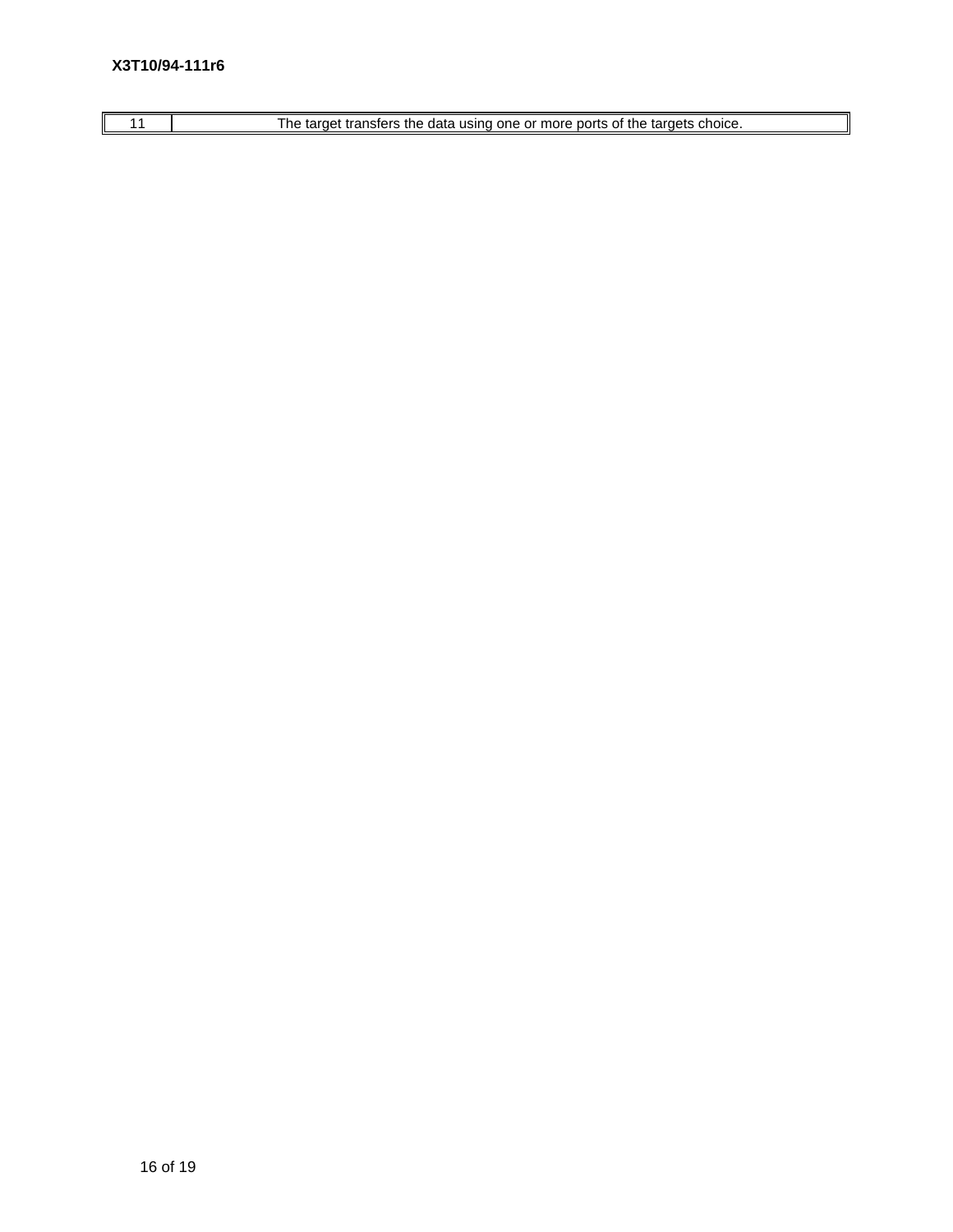The REBUILD parameter data is described in table 8.

| Byte/Bit       | 7          | 6        | 5 | 4                                     | 3 | $\overline{c}$ |  | $\mathbf 0$ |  |  |  |
|----------------|------------|----------|---|---------------------------------------|---|----------------|--|-------------|--|--|--|
| 0              |            |          |   | Number of source descriptors          |   |                |  |             |  |  |  |
| 1              |            |          |   | Reserved                              |   |                |  |             |  |  |  |
| $\overline{c}$ |            | Reserved |   |                                       |   |                |  |             |  |  |  |
| 3              |            | Reserved |   |                                       |   |                |  |             |  |  |  |
|                |            |          |   | Source descriptor                     |   |                |  |             |  |  |  |
| 0              | <b>MSB</b> |          |   |                                       |   |                |  |             |  |  |  |
|                |            |          |   |                                       |   |                |  |             |  |  |  |
| $\overline{c}$ |            |          |   |                                       |   |                |  |             |  |  |  |
| 3              |            |          |   | Source physical address               |   |                |  |             |  |  |  |
| 4              |            |          |   |                                       |   |                |  |             |  |  |  |
| 5              |            |          |   |                                       |   |                |  |             |  |  |  |
| 6              |            |          |   |                                       |   |                |  |             |  |  |  |
| 7              |            |          |   |                                       |   |                |  | <b>LSB</b>  |  |  |  |
| 8              | <b>MSB</b> |          |   |                                       |   |                |  |             |  |  |  |
| 9              |            |          |   | Source starting logical block address |   |                |  |             |  |  |  |
| 10             |            |          |   |                                       |   |                |  |             |  |  |  |
| 11             |            |          |   |                                       |   |                |  | <b>LSB</b>  |  |  |  |
| 0              | <b>MSB</b> |          |   |                                       |   |                |  |             |  |  |  |
|                |            |          |   | Intermediate data                     |   |                |  |             |  |  |  |
| n              |            |          |   |                                       |   |                |  | <b>LSB</b>  |  |  |  |

# **Table 8 - REBUILD and REGENERATE parameter data**

The number of source descriptors field indicates the number of source descriptors in the rebuild parameter data. Each source descriptor identifies one device that is a data source for the rebuild operation and the source logical block address.

Note: Intermediate data is not considered a source device for purposes of this field. The intermediate data, if any, follows the source descriptors.

The source physical address field specifies a SAM compliant address of a device that is a data source.

The intermediate data field contains data that shall be used in the xor operation with the data from the specified source devices. The length of the data is equal to the rebuild length multiplied by the block size.

The source starting logical block address field indicates the starting logical block address to use when reading data from the source.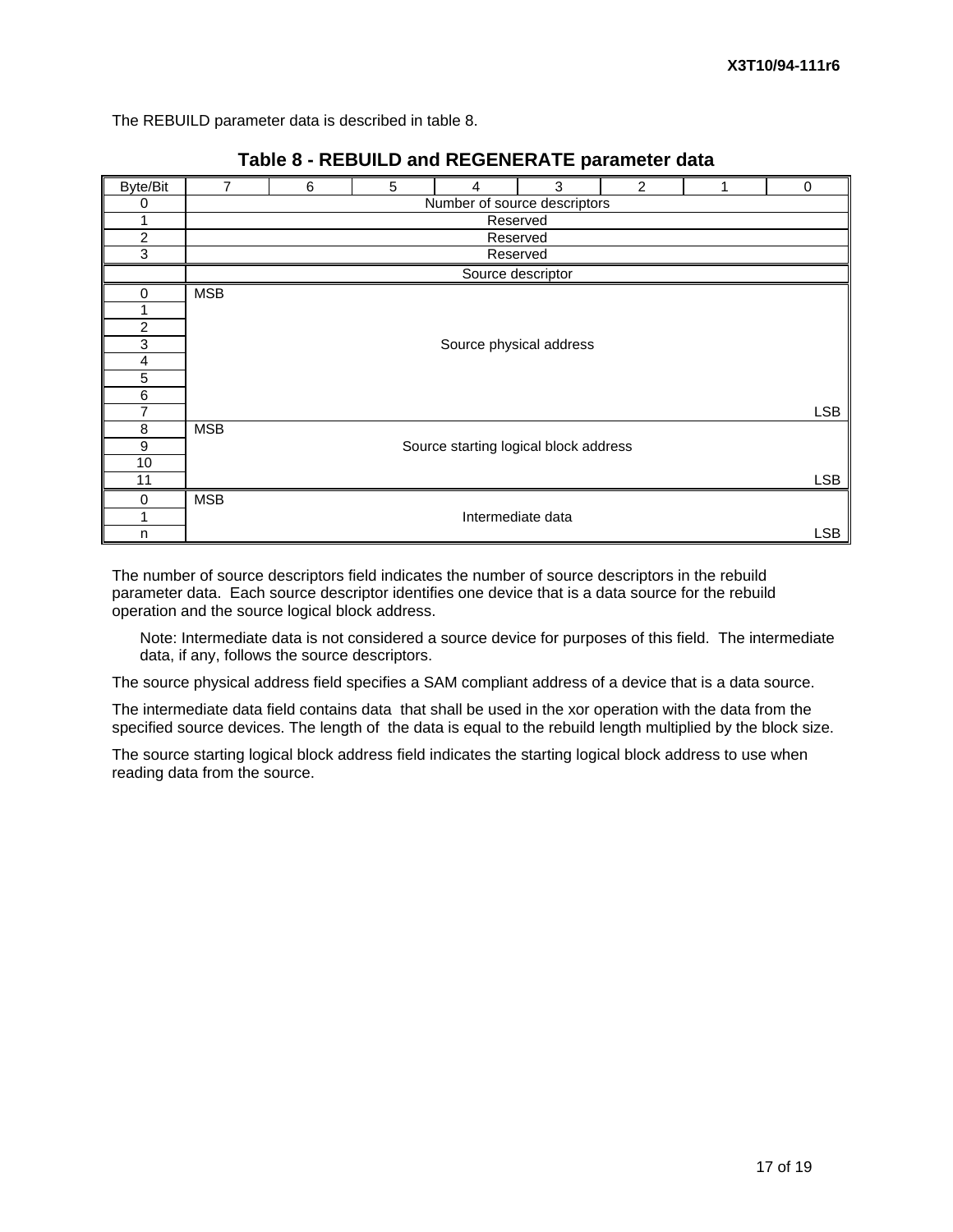## **2.6 REGENERATE command**

The REGENERATE command (see table 9) requests that the target write to the buffer the xor data generated from its own medium and the specified source devices. The target, acting as a temporary initiator, issues READ commands to retrieve the specified data.

| <b>Byte/Bit</b>         | 7          | 6                    | 5        | 4                     | 3                     | 2       |  | 0            |
|-------------------------|------------|----------------------|----------|-----------------------|-----------------------|---------|--|--------------|
| 0                       |            | Operation code (82h) |          |                       |                       |         |  |              |
|                         |            |                      | Reserved |                       |                       | IntData |  | Port control |
| $\overline{2}$          | <b>MSB</b> |                      |          |                       |                       |         |  |              |
| 3                       |            |                      |          |                       | Logical block address |         |  |              |
| $\overline{\mathbf{4}}$ |            |                      |          |                       |                       |         |  |              |
| 5                       |            |                      |          |                       |                       |         |  | <b>LSB</b>   |
| 6                       | <b>MSB</b> |                      |          |                       |                       |         |  |              |
| $\overline{7}$          |            |                      |          | Regenerate length     |                       |         |  |              |
| 8                       |            |                      |          |                       |                       |         |  |              |
| 9                       |            |                      |          |                       |                       |         |  | <b>LSB</b>   |
| 10                      | <b>MSB</b> |                      |          |                       |                       |         |  |              |
| 11                      |            |                      |          | Parameter list length |                       |         |  |              |
| 12                      |            |                      |          |                       |                       |         |  |              |
| 13                      |            |                      |          |                       |                       |         |  | <b>LSB</b>   |
| 14                      |            |                      |          |                       | Reserved              |         |  |              |
| 15                      |            |                      |          | Control               |                       |         |  |              |

## **Table 9 - REGENERATE command**

The resulting xor data is retained in the target's buffer until it is retrieved by an XDREAD command with a starting logical block address and transfer length that match the logical block address and regenerate length of this command.

See 2.5 for a definition of the IntData bit.

See table 7 for a definition of the port control field.

The logical block address field specifies the starting logical block address for the target to read data from its own medium. This data is a source for the regenerate operation.

The regenerate length field indicates the length in logical blocks of the resulting xor data. It also specifies the length in logical blocks that is transferred from each of the specified sources.

The parameter data for the REGENERATE command is defined in table 8. This parameter data describes the other devices that will be sources for the regenerate operation. The target receiving the REGENERATE command is implicitly a source.